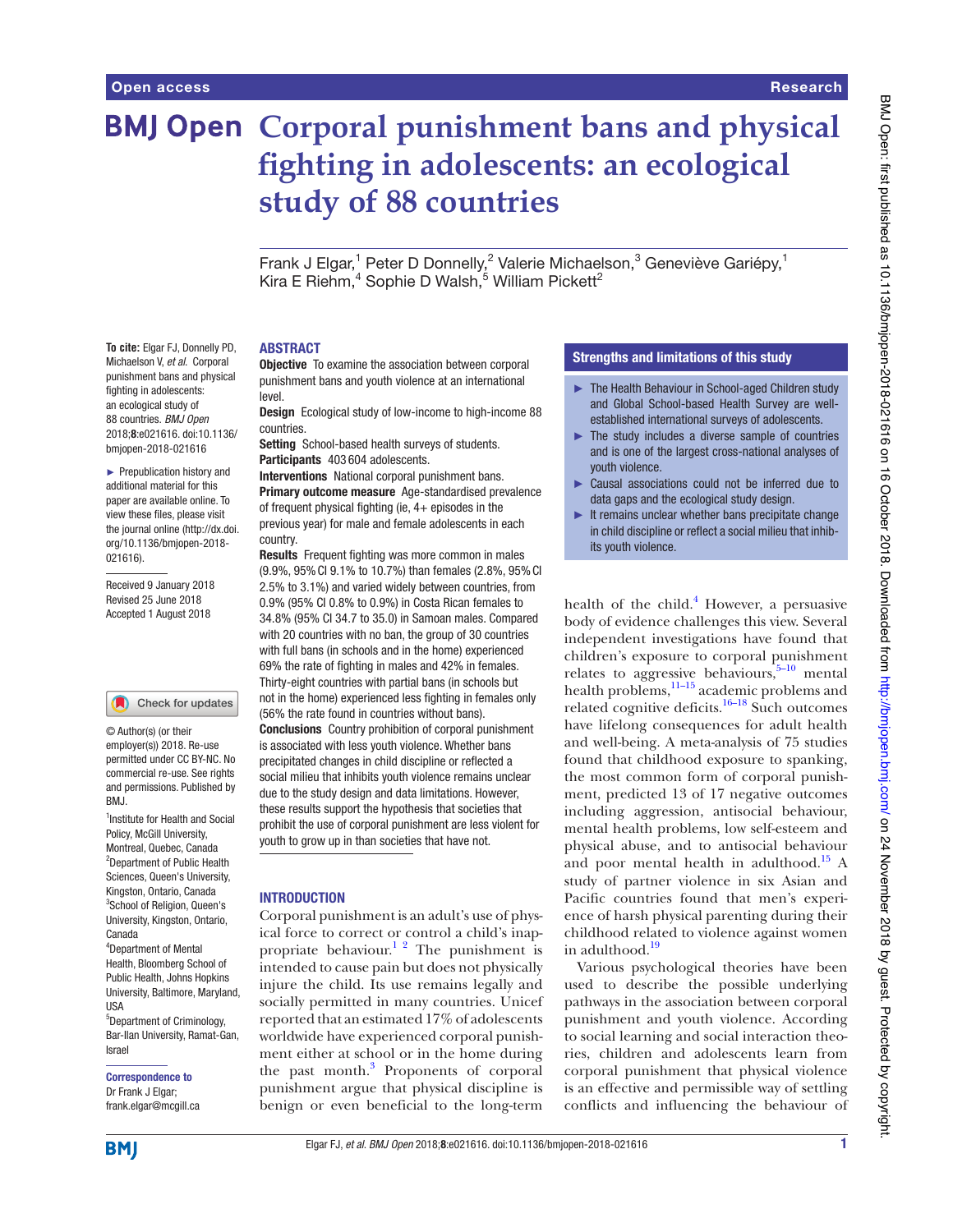others.20 21 Script theory suggests that repeated corporal punishment constructs a stable set of beliefs (ie, cognitive script) in the child's mind that becomes increasingly salient and accessible depending on the frequency of corporal punishment. $^{22}$  Similarly, the general aggression model describes how repeated exposures to corporal punishment reinforce aggressive thoughts, emotions and actions towards others. $23$  These theories help to explain the intergenerational cycle of physical violence from early childhood experiences to later violent behaviour.

Moreover, a child's rights perspective recognises that corporal punishment violates children's rights to personal integrity, human dignity and protection from all forms of violence as guaranteed under the United Nations Convention on the Rights of the Child. $^{24}$  The Convention states that the elimination of corporal punishment is 'not only an obligation of States parties' but also a 'key strategy for reducing and preventing all forms of violence'<sup>24</sup>. The prohibition of corporal punishment might help protect children from harm and support their social development.<sup>18 25</sup> However, while legal prohibition has led to decreased use and decreased public support for corporal punishment in some countries, $26$  the association between bans on corporal punishment and youth physical violence has not been examined at an international level. The reason for this may be a lack of comparable data on youth violence from a large sample of legal jurisdictions. Investigating the association at the country level requires a large and diverse sample of countries so that other social and structural determinants of violence can be controlled with adequate statistical power.

We had an opportunity to examine this association in a large and diverse group of countries, territories and protectorate states (hereafter described collectively as 'countries') that carried out similar school-based surveys of adolescents. By harmonising their data in country-level prevalence estimates of frequent physical fighting, our goal was to investigate the association between the legal prohibition of corporal punishment and frequent 6

BMJ Open: \$11318 by guest. Protected by copyright. Part as the 2018 by details in the copyright. Download as 10.1136/bm back as 10.1136/bmjopen-2018-0216. Download as 10.1136/bmjopen-2018. Download by the cocopyright. Down

BMJ Open: first published as 10.1136/bmjopen-2018-021616-2018 on 16 October 2018. Downloaded from http://bmjopen.bmj.com/ on 24 November 2018 by guest. Protected by copyright

fighting among adolescents. We hypothesised that national corporal punishment bans were associated with lower rates of fighting among adolescents.

## **METHODS** Data sources

# Survey data

Two well-established school-based surveys have measured physical fighting in adolescents: the WHO Health Behaviour in School-aged Children (HBSC) study and the Global School-based Health Survey (GSHS). The HBSC surveys children aged 11, 13 and 15 years in Canada, the USA and most European countries every 4 years following a common protocol.<sup>27</sup> Its self-completion questionnaire measures physical fighting with the item: "In the past 12 months, how many times were you in a physical fight (0, 1, 2, 3, 4 or more)?" We used data from 32 countries that participated in the most recent HBSC survey in 2014 (Albania, Armenia, Austria, Belgium, Bulgaria, Canada, Croatia, Czech Republic, Estonia, Finland, Germany, Great Britain, Iceland, Israel, Italy, Latvia, Lithuania, Macedonia, Moldova, The Netherlands, Norway, Poland, Portugal, Romania, Russian Federation, Slovakia, Slovenia, Spain, Sweden and Switzerland). We supplemented these records with data from Turkey and the USA that were collected in the 2010 HBSC survey because they were missing from the 2014 cycle. Data collected in regional surveys in French and Flemish regions of Belgium were combined with equal weight, as were data from England, Scotland and Wales in the UK.

The GSHS provides data on physical fighting among those aged 13–17 years in 55 low-income and middle-income countries. Its questionnaire includes a similar survey item on physical fighting: "In the past 12 months, how many times were you in a physical fight (0, 1, 2–3, 4–5, 6–7, 8–9, 10–11, 12 or more)?" We used data from 55 surveys that were carried out between 2003 and 2016 in Algeria, Belize, Benin, Bolivia, Botswana, Brunei,

| Summary statistics on 88 countries<br>Table 1     |            |                |             |           |                  |  |
|---------------------------------------------------|------------|----------------|-------------|-----------|------------------|--|
| Variable                                          | n (%)      | Range          | <b>Mean</b> | <b>SD</b> | 95% CI           |  |
| Frequent fighting, 1-year prevalence, males (%)   |            | 1.82 to 34.78  | 9.92        | 6.63      | 9.09 to 10.74    |  |
| Frequent fighting, 1-year prevalence, females (%) |            | 0.86 to 26.82  | 2.81        | 4.72      | 2.48 to 3.13     |  |
| Income per capita (US\$, thousands)               |            | 0.36 to 105.81 | 17.16       | 22.14     | 12.47 to 21.86   |  |
| Homicides (per 1 million)                         |            | 0.00 to 8.55   | 0.80        | 1.39      | $0.51$ to $1.10$ |  |
| Corporal punishment ban                           |            |                |             |           |                  |  |
| in schools and in the home                        | 30 (34.09) |                |             |           | 24.81 to 44.78   |  |
| in schools, not in the home                       | 38 (43.18) |                |             |           | 33.08 to 53.89   |  |
| neither schools nor home                          | 20 (22.73) |                |             |           | 15.03 to 32.84   |  |
| Weapons ban at school                             | 71 (80.68) |                |             |           | 70.88 to 87.75   |  |
| Home visits for child maltreatment                | 73 (82.95) |                |             |           | 73.41 to 89.56   |  |
| Parent education programme                        | 81 (92.05) |                |             |           | 92,05 to 96.22   |  |
| Capital punishment ban                            | 41 (46.59) |                |             |           | 36.27 to 57.21   |  |

Frequent fghting is weighted by the inverse variance of the prevalence.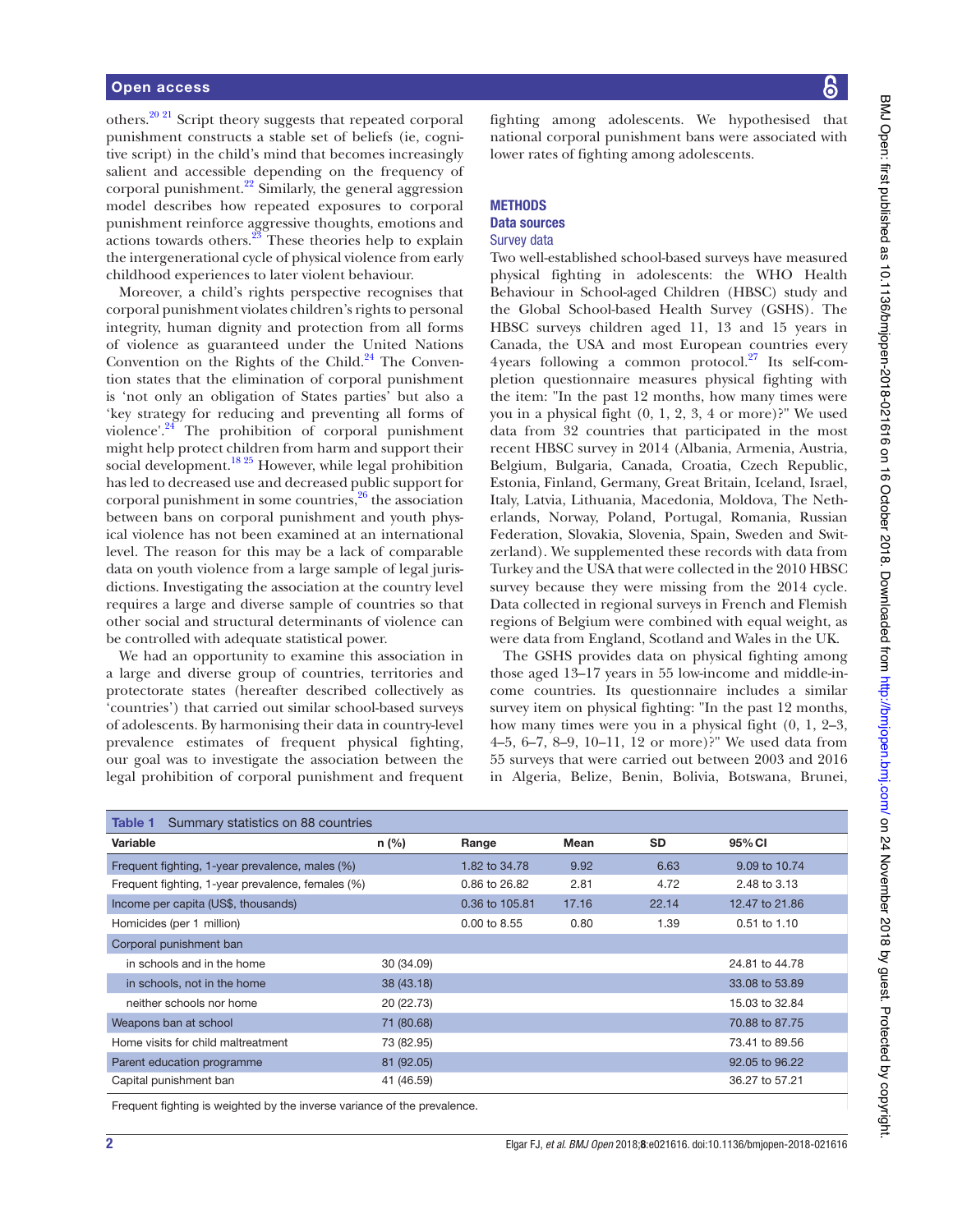Cambodia, China, Colombia, Cook Islands, Costa Rica, Dominica, Ecuador, Egypt, El Salvador, Fiji, Ghana, Guyana, Honduras, Indonesia, Iraq, Jamaica, Jordan, Kenya, Kiribati, Kuwait, Malawi, Malaysia, Maldives, Mauritania, Mongolia, Morocco, Myanmar, Oman, Peru, The Philippines, Qatar, Samoa, Solomon Islands, Swaziland, Tajikistan, Tanzania, Thailand, Trinidad and Tobago, Tunisia, Tuvalu, Uganda, United Arab Emirates, Vanuatu, Vietnam, West Bank and Gaza, Yemen, Zambia and Zimbabwe.

Comparable data from New Zealand were supplied by the Youth2012 survey, which used the following item on physical fighting in 8500 children aged 13–18 years in 2012: "In the last 12 months, how many times were you in a serious physical fight (none,  $1-2$ , 3, 4, 5 or more)?"<sup>28</sup> Finally, data from South Africa were supplied by the 2011 Youth Risk Behaviour Survey (YRBS) in which 10 707 participants aged 12–25 years were asked "During the past 6 months, how often were you in a physical fight (eg, punching, hitting; never, rarely (one time), sometimes (two or three times), often (four or five times) or very often (six or more times))?"<sup>29</sup> Together, our study used 403604 individual records from 8545 schools in 88 national surveys. Each national survey was weighted to be representative of the country's population of adolescents. At the time of our analysis, this group of 88 countries were home to approximately 45.7% of the world's population of adolescents.

Student participation in these surveys was voluntary and active or passive consent was sought from school administrators, parents and children as per national human participant requirements. Youth in private and special needs schools and street and incarcerated youth were excluded. All national surveys used two-stage sampling of schools that represented the geographic and economic diversity in each country, and then classes within schools that provided their target age group. Teachers or trained interviewers administered the survey questionnaire in classroom settings.

#### Country data

The Global Initiative to End All Corporal Punishment of Children provided data on national prohibition of corporal punishment in the home, alternative care settings, day cares, schools and penal institutions and as a sentence for a crime.<sup>30</sup> We categorised the 88 countries in our sample as having either full prohibition (in schools and in the home, which was equivalent to prohibition in all settings; n=30), partial prohibition (in schools but not in the home; n=38) or no prohibition (neither in schools nor in the home; n=20).

A 2014 WHO report on violence supplied contemporary data on relevant country characteristics and antiviolence policies. We used these variables to try to control for other determinants of youth violence and a varying cultural propensity for violence: homicides per 100000 population, weapons ban in schools, home visitation programmes to prevent child maltreatment, parent



Figure 1 Prevalence of frequent physical fighting in male and female adolescents in 88 countries and territories (sorted by prevalence in males). Details about country probation laws are available at [http://www.endcorporalpunishment.org.](http://www.endcorporalpunishment.org)

education programmes that teach positive discipline techniques and child development and ban on capital punishment.<sup>31</sup> We also included World Bank estimates of gross national income per capita to statistically control differences in country wealth.<sup>32</sup> <sup>33</sup> Income data were adjusted for purchasing parity and reported in standardised current international dollars. The data are summarised in online [supplementary table 1.](https://dx.doi.org/10.1136/bmjopen-2018-021616)

#### Data analysis

The analysis was carried out in two phases. We first calculated a weighted, age-standardised prevalence of frequent physical fighting for males and females in each country. Second, these prevalence estimates were linked to other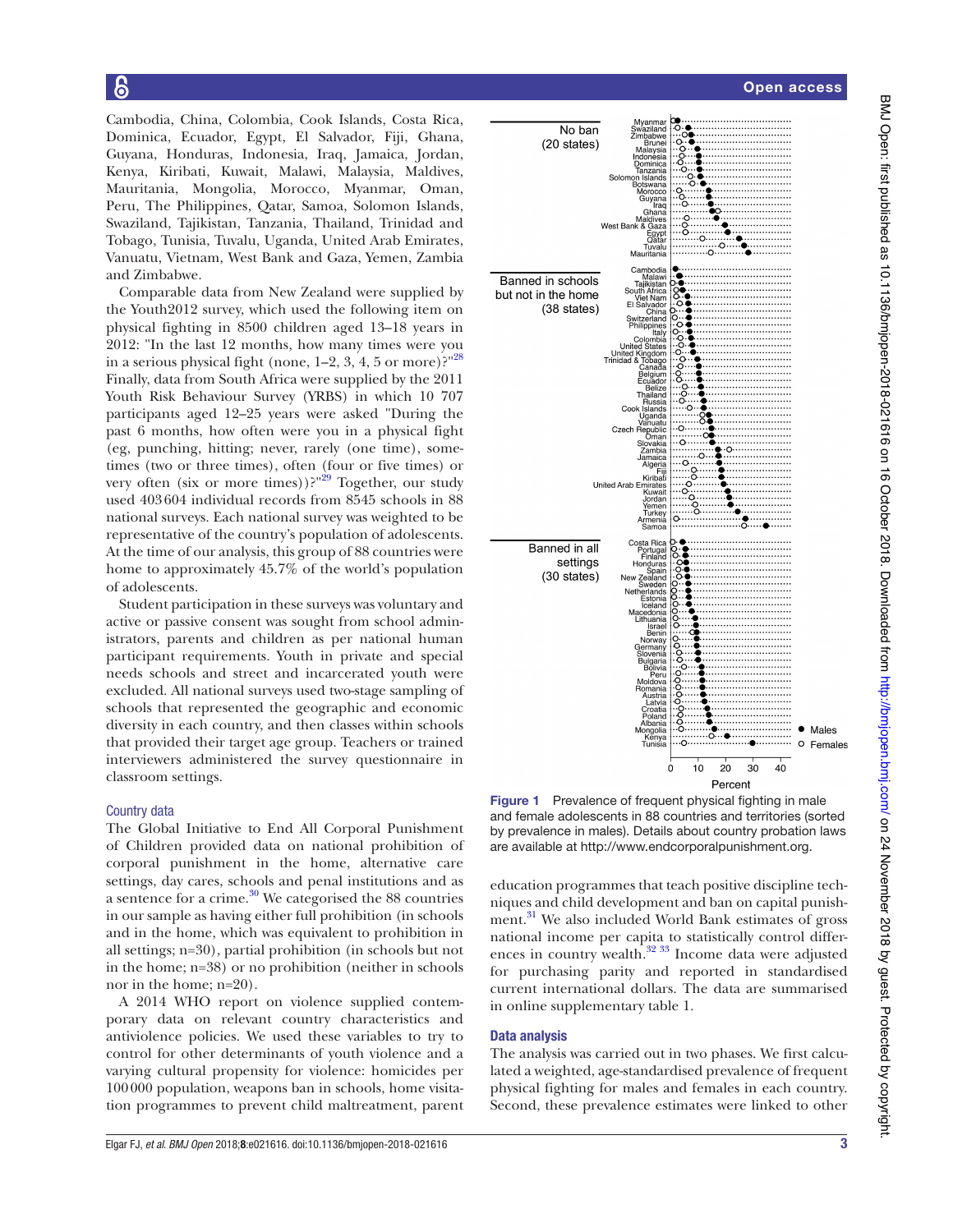| Rate ratio of frequent physical fighting in males aged 13 years<br>Table 2 |                       |      |                        |      |                        |      |                        |             |  |  |
|----------------------------------------------------------------------------|-----------------------|------|------------------------|------|------------------------|------|------------------------|-------------|--|--|
| Variable                                                                   | Model 1               | P    | values Model 2         | Þ    | values Model 3         | P    | values Model 4         | P<br>values |  |  |
| Constant                                                                   | 14.81 (8.54 to 25.69) |      | 14.48 (8.52 to 24.62)  |      | 14.35 (8.38 to 24.59)  |      | 16.05 (8.81 to 29.26)  |             |  |  |
| Survey                                                                     | 0.85 (0.66 to 1.08)   | 0.19 | 0.76 (0.51 to 1.13)    | 0.18 | 0.77 (0.50 to 1.19)    | 0.24 | 0.71 (0.48 to 1.06)    | 0.09        |  |  |
| Corporal<br>punishment ban                                                 |                       |      |                        |      |                        |      |                        |             |  |  |
| No ban<br>(reference<br>category)                                          | 1.00                  |      | 1.00                   |      | 1.00                   |      | 1.00                   |             |  |  |
| Partial ban (in<br>schools)                                                | 0.84 (0.59 to 1.20)   | 0.33 | 0.85 (0.59 to 1.22)    | 0.37 | 0.86 (0.58 to 1.28)    | 0.47 | 0.93 (0.60 to 1.44)    | 0.73        |  |  |
| Full ban<br>(schools and<br>home)                                          | 0.69 (0.49 to 0.99)   | 0.04 | 0.68 (0.46 to 0.99)    | 0.04 | 0.69 (0.46 to 1.05)    | 0.08 | 0.74 (0.46 to 1.17)    | 0.19        |  |  |
| Income per capita<br>(US\$, thousands)                                     |                       |      | 1.00 (0.99 to 1.00)    | 0.36 | 1.00 (0.99 to 1.00)    | 0.33 | 1.00 (0.99 to 1.00)    | 0.44        |  |  |
| Homicides (per<br>1 million)                                               |                       |      |                        |      | 0.98 (0.90 to 1.06)    | 0.58 | 0.98 (0.90 to 1.06)    | 0.57        |  |  |
| Weapons ban at<br>school                                                   |                       |      |                        |      |                        |      | 0.91 (0.73 to 1.15)    | 0.45        |  |  |
| Home visits for<br>child maltreatment                                      |                       |      |                        |      |                        |      | 0.94 (0.62 to 1.42)    | 0.75        |  |  |
| Parent education<br>programmes                                             |                       |      |                        |      |                        |      | 1.13 (0.64 to 2.00)    | 0.66        |  |  |
| Capital<br>punishment ban                                                  |                       |      |                        |      |                        |      | 0.82 (0.59 to 1.15)    | 0.25        |  |  |
| Goodness of fit:                                                           |                       |      |                        |      |                        |      |                        |             |  |  |
| <b>AIC</b>                                                                 | 460.50                |      | 460.97                 |      | 462.74                 |      | 468.11                 |             |  |  |
| <b>BIC</b>                                                                 | 470.41                |      | 473.36                 |      | 477.60                 |      | 492.88                 |             |  |  |
| Deviance (to 2<br>log likelihood)                                          | $-226.25$             |      | $-225.49$              |      | $-225.37$              |      | $-224.05$              |             |  |  |
| Likelihood ratio<br>test (vs model 1)                                      |                       |      | $\gamma^2$ (df=1)=1.52 | 0.22 | $\gamma^2$ (df=2)=1.76 | 0.41 | $\gamma^2$ (df=6)=4.39 | 0.63        |  |  |

95% CI shown in parentheses.

AIC, Akaike Information Criterion; BIC, Bayesian Information Criterion.

country characteristics in an ecological regression analysis of country differences.

First, we analysed the individual records on all 403604 cases combined and estimated the prevalence of frequent physical fighting (4+ episodes in the past year) separately in males and females in each country. Age standardisation was required given the slight age differences between the surveys. The cut-point criterion of 4+ episodes of physical fighting was consistent with previous studies of chronic violent behaviour. $33$  The prevalence estimations were carried out using STATA V.14.2 (StataCorp, College Station, Texas, USA) by fitting a logistic regression model to the data and then estimating the predicted prevalence at age 13 using Stata's *margins* command. The analyses used sampling weights and SEs were adjusted for schoollevel clustering. The intraclass correlation in frequent fighting at the school level was 0.12 (95% CI 0.11 to 0.12), which is indicative of a small clustering effect of school.

We then linked the national prevalence of frequent fighting and SEs of the prevalence to other country-level characteristics (income per capita, homicides, weapons bans, home visits and capital punishment bans; see online [supplementary table 1](https://dx.doi.org/10.1136/bmjopen-2018-021616)). Income inequality was not included due to its collinearity with homicides (r=0.52, p*<*0.01). Homicides per 100000 persons were scaled to homicides per 1million to better show its associations in regression analyses. The significance of associations between full or partial bans and frequent physical fighting was tested using Poisson regression and reported as incidence rate ratios (IRR). Analytic weights were applied using DerSimonian and Laird's inverse-variance method  $(1/SE<sup>2</sup>)$ , which effectively shifts weight towards more precise prevalence estimates.<sup>34</sup> A dummy variable was applied to the models to control fixed effects of unmeasured differences in survey methods between the surveys (coded 0 (HBSC, Youth2012) or 1 (GSHS, South African YRBS)). There were no missing data at the country level.

Goodness of fit of the models to the data was evaluated using the Akaike Information Criterion (AIC)—a measure of model deviance (d) adjusted for the number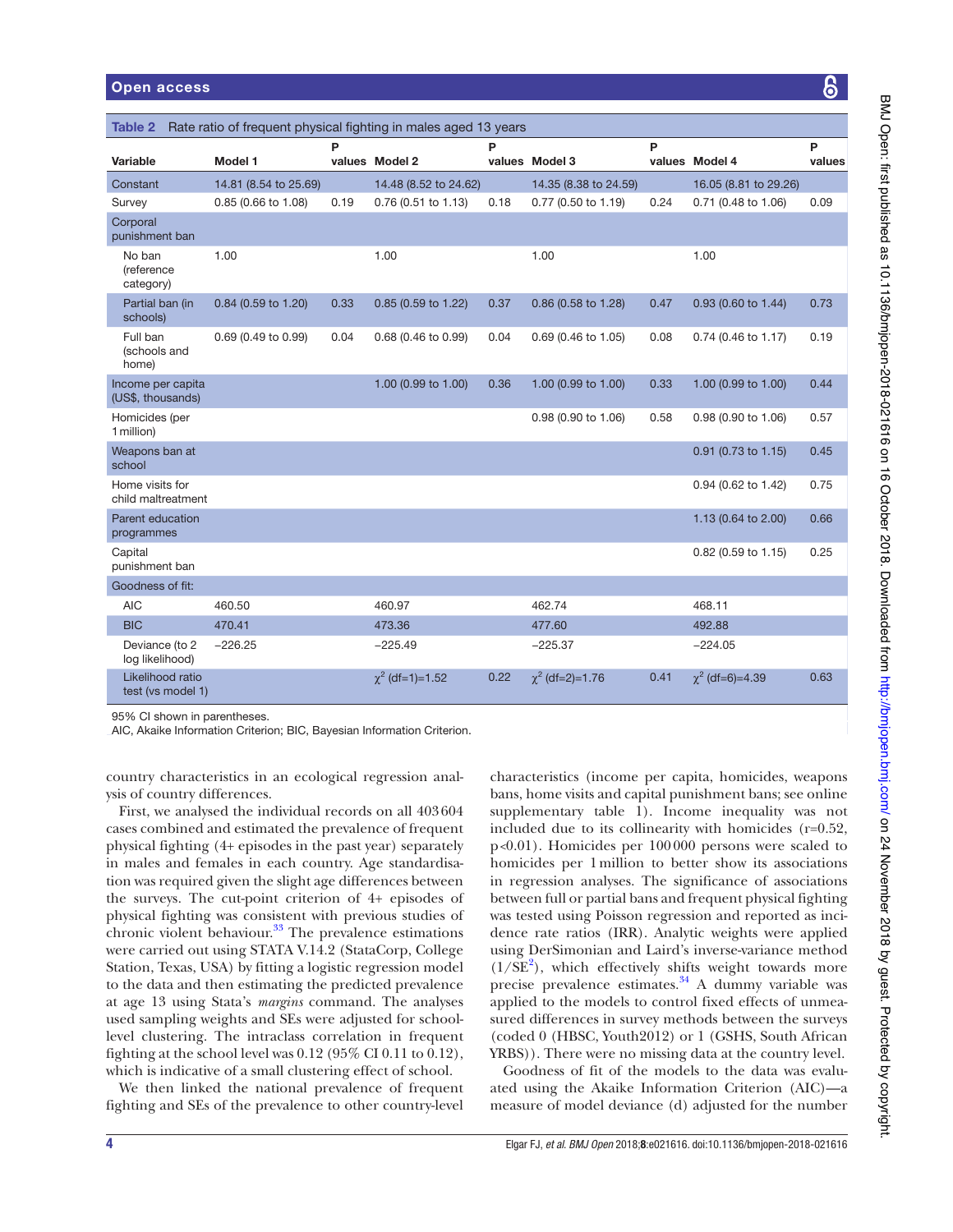| Rate ratio of frequent physical fighting in females aged 13 years<br>Table 3 |                       |        |                        |        |                        |        |                        |             |  |  |
|------------------------------------------------------------------------------|-----------------------|--------|------------------------|--------|------------------------|--------|------------------------|-------------|--|--|
| Variable                                                                     | Model 1               | P      | values Model 2         | P      | values Model 3         | P      | values Model 4         | P<br>values |  |  |
| Constant                                                                     | 5.35 (3.18 to 8.99)   |        | 5.94 (3.32 to 10.62)   |        | 6.12 (3.43 to 10.91)   |        | 6.10 (2.41 to 15.42)   |             |  |  |
| Survey                                                                       | 0.87 (0.57 to 1.33)   | 0.03   | 0.80 (0.51 to 1.28)    | 0.36   | 0.73 (0.44 to 1.21)    | 0.22   | 0.71 (0.43 to 1.20)    | 0.20        |  |  |
| Corporal punishment ban                                                      |                       |        |                        |        |                        |        |                        |             |  |  |
| No ban (reference category)                                                  | 1.00                  |        | 1.00                   |        | 1.00                   |        | 1.00                   |             |  |  |
| Partial ban (in schools)                                                     | $0.56$ (0.33 to 0.95) | 0.03   | $0.57$ (0.33 to 0.96)  | 0.03   | $0.52$ (0.30 to 0.90)  | 0.02   | $0.51$ (0.28 to 0.92)  | 0.03        |  |  |
| Full ban (schools and home)                                                  | 0.42 (0.25 to 0.70)   | < 0.01 | 0.41 (0.24 to 0.69)    | < 0.01 | 0.37 (0.21 to 0.65)    | < 0.01 | 0.35 (0.19 to 0.67)    | < 0.01      |  |  |
| Income per capita (US\$, thousands)                                          |                       |        | 1.00 (0.99 to 1.00)    | 0.38   | 1.00 (0.99 to 1.00)    | 0.57   | 1.00 (0.99 to 1.00)    | 0.35        |  |  |
| Homicides (per 1 million)                                                    |                       |        |                        |        | 1.14 (1.01 to 1.28)    | 0.03   | 1.13 (1.01 to 1.26)    | 0.03        |  |  |
| Weapons ban at school                                                        |                       |        |                        |        |                        |        | 1.05 (0.79 to 1.40)    | 0.73        |  |  |
| Home visits for child maltreatment                                           |                       |        |                        |        |                        |        | 0.83 (0.52 to 1.32)    | 0.43        |  |  |
| Parent education programmes                                                  |                       |        |                        |        |                        |        | 1.18 (0.57 to 2.46)    | 0.65        |  |  |
| Capital punishment ban                                                       |                       |        |                        |        |                        |        | 1.07 (0.74 to 1.55)    | 0.73        |  |  |
| Goodness of fit:                                                             |                       |        |                        |        |                        |        |                        |             |  |  |
| <b>AIC</b>                                                                   | 300.81                |        | 302.49                 |        | 302.42                 |        | 309.60                 |             |  |  |
| <b>BIC</b>                                                                   | 310.72                |        | 314.87                 |        | 317.28                 |        | 334.37                 |             |  |  |
| Deviance (-2 log likelihood)                                                 | $-146.41$             |        | $-146.24$              |        | $-145.21$              |        | $-144.80$              |             |  |  |
| Likelihood ratio test (vs model 1)                                           |                       |        | $\gamma^2$ (df=1)=0.33 |        | $\gamma^2$ (df=2)=2.40 |        | $\gamma^2$ (df=6)=3.22 | 0.78        |  |  |
|                                                                              |                       |        |                        |        |                        |        |                        |             |  |  |

95% CI shown in parentheses.

AIC, Akaike Information Criterion; BIC, Bayesian Information Criterion.



Figure 2 Predicted prevalence of frequent physical fighting at age 13 in countries with no prohibition (n=20), partial prohibition (in schools but not in the home; n=38) and full prohibition (banned in all settings; n=30). Shown are means and 95% CI adjusted for survey differences and school clustering.

of parameters (q) in the model (AIC=d+2q), and the more conservative Bayesian Information Criterion (BIC), which also corrects for differences in the number of observations (n) in the model (BIC=d+log(n)×q).<sup>35</sup> Smaller AIC and BIC values indicate better model fit. We also used the log-likelihood ratio test to determine whether adding variables to the model significantly improved its fit to the data.

#### Patient involvement

No patients were involved in developing the research question or the outcome measures, nor were they involved in planning the design, recruitment to and conduct of the study. No patients were asked to advise on the interpretation or writing up of results. There are no plans to disseminate the results of the research to study participants.

### RESULTS

Table 1 provides descriptive statistics on the main variables. Frequent physical fighting was more than three times as common in males (9.92%, 95%CI 9.09% to 10.74%) than in females (2.81%, 95%CI 2.48% to 3.13%) and varied widely between countries, from 0.86% (95% CI 0.81 to 0.91) in Costa Rican females to 34.78% (95% CI 34.69 to 34.97) in Samoan males. Per capita incomes ranged from US\$360 (Malawi) to US\$105810 (Norway). Homicides ranged from 0 (Iceland) to 8.55 (Honduras) per 1million. Thirty (34.09%) countries in our sample had prohibited the use of corporal punishment in all settings, 38 (43.18%) prohibited corporal punishment in schools but not in the home and 20 (22.73%) had not prohibited corporal punishment in schools or in the home. Most countries had banned weapons in schools  $(n=71, 80.68\%)$  and used home visits  $(n=73, 82.95\%)$  and parent education programmes (n=81, 92.05%) to prevent child maltreatment. Capital punishment was banned in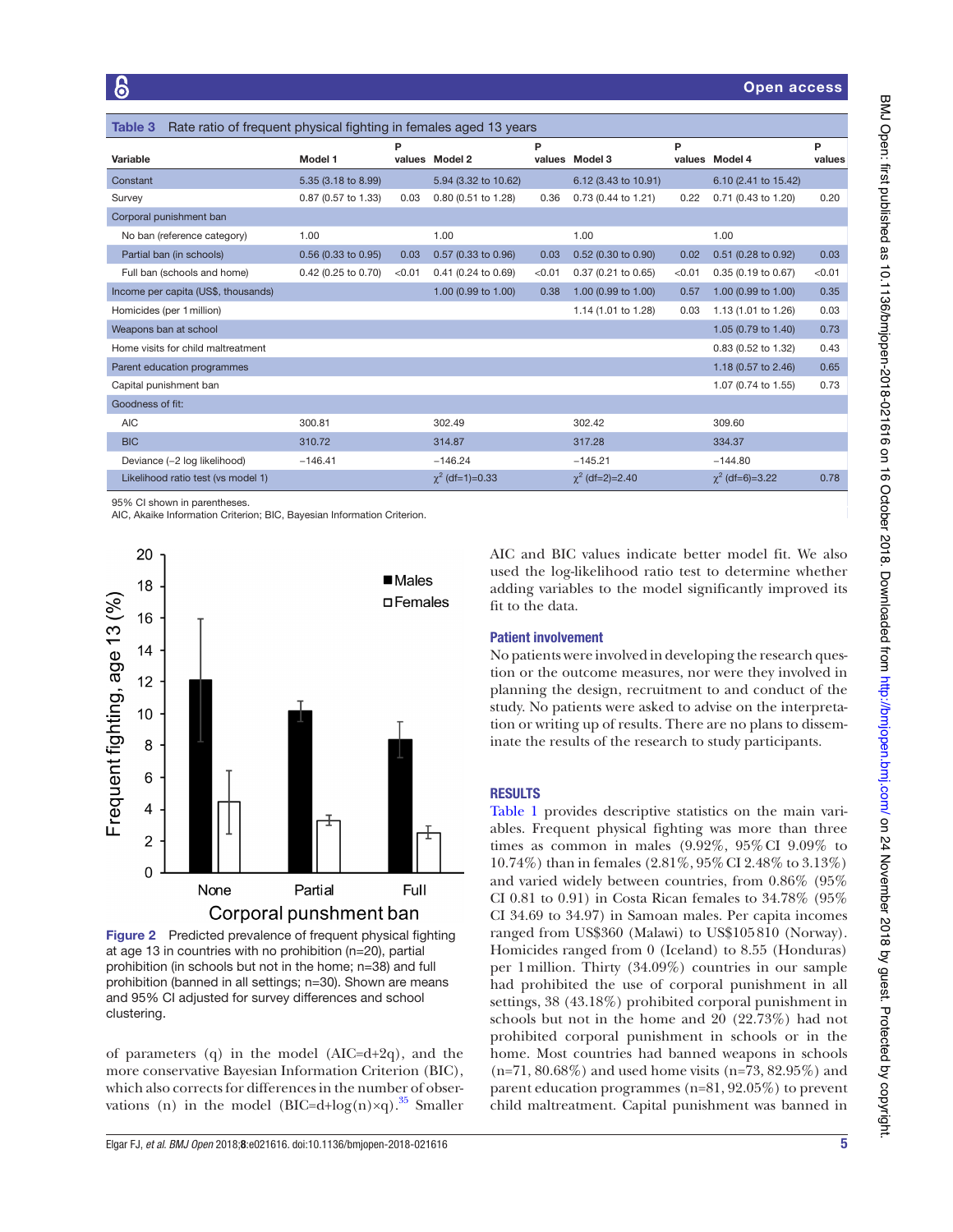41 (46.59%) of the countries. The dot plot in figure 1 shows the diversity of low-income, middle-income and high-income countries in the study and heterogeneity in the prevalence of frequent physical fighting. The figure also shows a consistent gender gap in fighting, with a higher prevalence in males than in females in all but two countries (Ghana and Zambia).

Table 2 summarises our regression analysis of frequent fighting in males. We tested four nested models that were progressively more complex. Model 1 tested the crude association between corporal punishment bans and frequent physical fighting whereby the only control was a fixed effect of the school survey. Full bans on corporal punishment (ie, school and home) corresponded with a rate ratio of 0.69 (95% CI 0.49 to 0.99), meaning that countries with full bans had 69% the rate of frequent fighting found in countries without a ban. Partial bans (ie, schools only) did not significantly reduce the rate of fighting in males. In model 2, the association with full bans held up to an added control for country wealth; however, in models 3 and 4 the association was no longer significant after taking other correlates into account (despite no significant associations found with homicides, weapons bans, home visits or parent education programmes and capital punishment). The non-significant changes in goodness of fit, as tested in a log-likelihood ratio test, indicated that these larger models were no more accurate than model 1.

The same analysis applied to frequent physical fighting in females showed a closer association with corporal punishment bans. As shown in table 3, countries with either a full or partial ban on corporal punishment showed significantly lower rates of frequent fighting than in countries without such bans. This time, the associations held up to additional statistical controls in models 2, 3 and 4. The fully adjusted model 4 also indicated that homicides related to higher rates of fighting in females (IRR=1.13 (95% CI 1.01 to 1.26)), although the model's goodness of fit was not significantly improved over model 1.

Using model 1 as the most parsimonious representation of the data, we then calculated the predicted prevalence of frequent physical fighting in males and females in each country and plotted these values in figure 2. This chart—like the regression models—shows less frequent physical fighting in those countries that prohibited the use of corporal punishment in the home. Specifically, countries that enacted a total ban on corporal punishment in schools and in the home, compared with countries with no such bans, had 31% less fighting in males and 42% less fighting in females.

#### **DISCUSSION**

This study examined the association between bans on corporal punishment and the prevalence of youth violence in a large and diverse sample of countries. It was not an experimental evaluation of policy impact and therefore we are cautious not to infer a causal association with adolescent fighting. Rather, these results reveal

a cross-sectional association between national bans of corporal punishment in all settings and less frequent physical fighting in male and female adolescents. This associations did not diminish after differences in country wealth and other factors were statistically controlled, including violent crime (homicides) and social programmes that support parent education and aim to reduce adolescents' exposure to violence at home and at school.

The results also indicate that countries that ban corporal punishment in schools but not in the home (including Canada, the USA and the UK) also have a lower prevalence of fighting than countries with no bans, but only in females. Partial bans on corporal punishment did not relate to the prevalence of fighting in adolescent males. The reason for this gender difference is unclear. It could be that males, compared with females, experience more physical violence outside school settings or are affected differently by corporal punishment by teachers. Further investigation is needed to understand the nature of this gender difference. Overall, the results suggest a graded association between the breadth of corporal punishment bans and the prevalence of frequent physical fighting in children aged 13 years, with more comprehensive bans related to less fighting (figure 2).

Limitations of the study should be noted. First, there was heterogeneity in time when the bans were enacted and enforced and when the youth surveys were carried out. In many countries, laws that restrict or ban the use of corporal punishment were tabled, amended and/or passed around the time that fighting was last measured. To investigate temporality in this association would require baseline data on fighting before prohibition and follow-up data afterwards. A second limitation was the lack of information on the use of corporal punishment by parents, educators and other adults and on adolescents' exposures to such treatment. Further research on the experience of corporal punishment is worthy of further investigation as it may help explain the gender difference found in the association with partial bans. We hypothesised that these constructs might explain an association between corporal punishment bans and youth fighting but, unfortunately, could not test these pathways directly. It remains for further investigation whether national bans on corporal punishment lead to positive changes in child discipline practices or are a simply characteristic of less violent societies. Third, because of the ecological design of the study, the ecological fallacy is a possibility and direction of causality cannot be inferred.

The strengths of the study include the large and diverse sample of countries and independent ratings of fighting by adolescents. To our knowledge, it is one of the largest cross-national analyses of youth violence that has been carried out. Prevalence estimates of frequent fighting used multilevel regressions to account for the clustering effect of fighting within schools and multiple regression was used to control important country-level confounders in tests of the association between bans on corporal punishment and youth violence.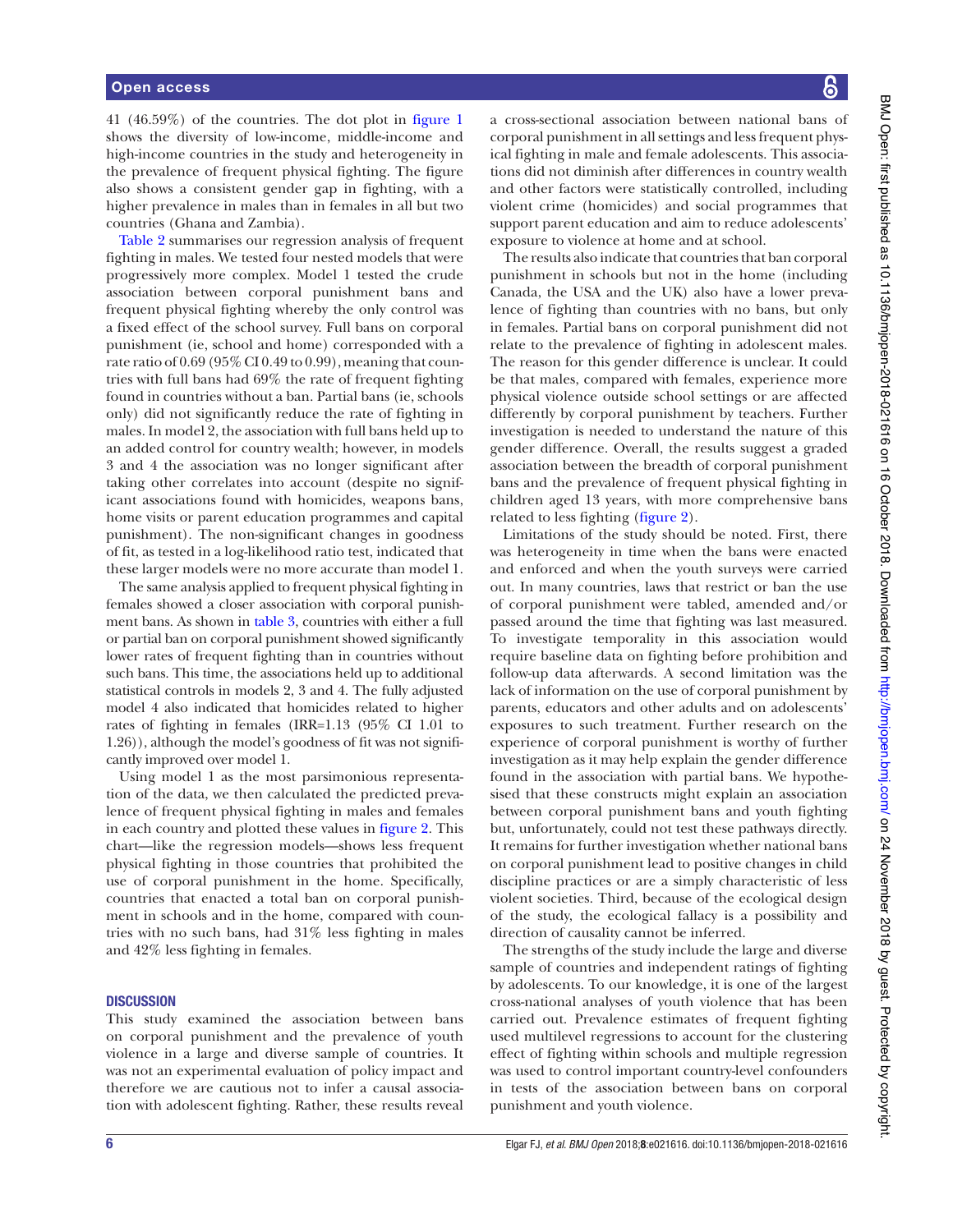Beyond the association between corporal punishment, few other country characteristics emerged as predictors of youth fighting. We expected to find less fighting in more affluent countries, $33$  but instead found the lowest prevalence of fighting in males in Cambodia, Myanmar and Malawi and a mix of low-income and high-income countries at both ends of the spectrum (figure 1). The lowest prevalence of fighting in females was found in Costa Rica, Tajikistan and China, where  $\langle 1\% \rangle$  of females engage in frequent fighting. Clearly, economic wealth alone does not differentiate societies where youths rarely engage in physical fighting. As well, no significant associations were found with home visitation programmes for child maltreatment or parent education programmes. This result might have been due to the small number of countries that had neither corporal punishment bans nor a home visitation programme (n=2), and neither corporal punishment bans nor a parent education programme (n=4), making it difficult to test the association with any precision. Homicides and weapons bans in schools also did not relate to the prevalence of fighting. We used these variables to control for the possibility that youth live in societies with varying propensities for violence, but they did not predict international differences in youth fighting. However, a large gender difference in fighting was apparent. Frequent fighting is more ubiquitous and perhaps culturally normative in male versus female adolescents, while aggression in females is often expressed in non-physical forms. These findings add to a growing body of evidence

on links between corporal punishment and adolescent health and safety. A public health response to the evidence involves regulatory reform and educational campaigns.18 36 A growing number of countries have banned corporal punishment as an acceptable means of child discipline and this is an important step that should be encouraged, especially in countries that have seen an effective lobby against such prohibitive approaches.<sup>37</sup> Where there is insufficient public support for a full ban, Zolotor and Puzia recommended partial bans as an interim solution while also supporting positive and non-violent approaches to child discipline.<sup>20</sup>  $26\frac{38\frac{39}{39}}{100}$  However, partial bans can also send conflicting messages to parents and put health providers in a non-sensical position of having to educate parents about ways to hit their children safely. Furthermore, this study found no difference in fighting in males between countries with a partial ban and no ban.

Health providers are well positioned to offer practical and effective tools that support such approaches to child discipline. Cultural shifts from punitive to positive discipline happen slowly.<sup>19 40</sup> In the past, there were scant data about the detrimental consequences of adults physically punishing children. This has changed as more evidence supports regulatory and educational public health approaches to protecting children and reducing violence. Moreover, public health messaging must be clear that repealing laws that permit corporal punishment is not synonymous with an absence of child discipline. All children have the right to that does not endanger their well-being and respects their right to exist.

Acknowledgements The authors would like to thank Natalya Maksymec (Canada), Priscilla Reddy, Ronel Sewpaul (South Africa), Pat Bullen, Terryann Clark, (New Zealand) and all the investigators of the HBSC and GSHS studies. The HBSC is a WHO/EURO collaborative study; International Coordinator of the HBSC study is Jo Inchley, University of St Andrews, Scotland; Data Bank Manager is Oddrun Samdal, University of Bergen, Norway. The HBSC countries included in this analysis (current responsible principal investigator) were Armenia (S Sargsyan), Austria (R Felder-Puig), Belgium (D Piette, C Vereecken), Canada (W Pickett, W Craig), Croatia (M Kuzman), Czech Republic (M Kalman), Denmark (M Rasmussen) Estonia (K Aasvee), Finland (J Tynjälä), France (E Godeau), Germany (P Kolip), Greece (A Kokkevi), Greenland (B Niclasen), Hungary (Á Németh), Iceland (Á Arnarsson), Ireland (S Nic Gabhainn), Israel (Y Harel-Fisch), Italy (F Cavallo), Latvia (I Pudule), Lithuania (A Zaborskis), Luxembourg (Y Wagner), Macedonia (L Kostarova Unkovska), The Netherlands (W Vollebergh), Norway (O Samdal), Poland (J Mazur), Portugal (MGDM), Russia (O Churganov), Slovakia (A Madarasova Geckova), Slovenia Croatia (M Kuzman), Czech Republic (M Kalman), Denmark (M Rasmussen) (H Jericek), Spain (C Moreno), Sweden (L Augustine), Switzerland (E Kuntsche), Turkey (O Ercan), Ukraine (O Balakireva), UK (F Brooks; C Roberts) and USA (R Iannotti). The GSHS was coordinated and supported by WHO and CDC in collaboration with Unicef, Unesco and UNAIDS. The authors would like to thank all the school principals and students involved in these surveys for the use of their data.

Contributors FJE, PDD and WP conceptualised and designed the study, wrote up the results and revised the manuscript. FJE, GG and KER cleaned and analysed the data and wrote sections of the manuscript. VM and SW reviewed the literature, interpreted the fndings and wrote sections of the manuscript.

Funding This work was supported by grants from the Canadian Institutes for Health Research (CIHR; grant numbers MOP133519, MOP341188), Social Sciences and Humanities Research Council (grant number 435-2014-2160) and Canada Research Chairs programme.

Competing interests None declared.

Patient consent Not required.

Ethics approval This survey was approved by the Institutional Review Board of the Faculty of Medicine, McGill University.

Provenance and peer review Not commissioned; externally peer reviewed.

Data sharing statement Original microdata files can be requested from the HBSC Data Management Centre (<http://www.uib.no/en/hbscdata>) and Centers for Disease Control and Prevention ([www.cdc.gov/gshs\)](www.cdc.gov/gshs).

Open access This is an open access article distributed in accordance with the Creative Commons Attribution Non Commercial (CC BY-NC 4.0) license, which permits others to distribute, remix, adapt, build upon this work non-commercially, and license their derivative works on different terms, provided the original work is properly cited, appropriate credit is given, any changes made indicated, and the use is non-commercial. See:<http://creativecommons.org/licenses/by-nc/4.0/>.

#### REFERENCES

- 1. Grogan-Kaylor A. The effect of corporal punishment on antisocial behavior in children. *[Soc Work Res](http://dx.doi.org/10.1093/swr/28.3.153)* 2004;28:153–62.
- Straus MA. Prevalence, societal causes, and trends in corporal punishment by parents in world perspective. *Law and Contemporary Problems* 2010;73:1–30.
- 3. UNICEF. *Hidden in Plain Sight: a statistical analysis of violence against children*. New York: UNICEF, 2015.
- 4. Bussmann K-D. Evaluating the subtle impact of a ban on corporal punishment of children in Germany. *[Child Abuse Review](http://dx.doi.org/10.1002/car.866)* 2004;13:292–311.
- 5. Piché G, Huỳnh C, Clément Marie-Ève, *et al*. Predicting externalizing and prosocial behaviors in children from parental use of corporal punishment. *[Infant Child Dev](http://dx.doi.org/10.1002/icd.2006)* 2017;26:e2006.
- 6. Aucoin KJ, Frick PJ, Bodin SD. Corporal punishment and child adjustment. *[J Appl Dev Psychol](http://dx.doi.org/10.1016/j.appdev.2006.08.001)* 2006;27:527–41.
- 7. Lansford JE, Chang L, Dodge KA, *et al*. Physical discipline and children's adjustment: cultural normativeness as a moderator. *[Child](http://dx.doi.org/10.1111/j.1467-8624.2005.00847.x)  [Dev](http://dx.doi.org/10.1111/j.1467-8624.2005.00847.x)* 2005;76:1234–46.
- 8. Ohene SA, Ireland M, McNeely C, *et al*. Parental expectations, physical punishment, and violence among adolescents who score